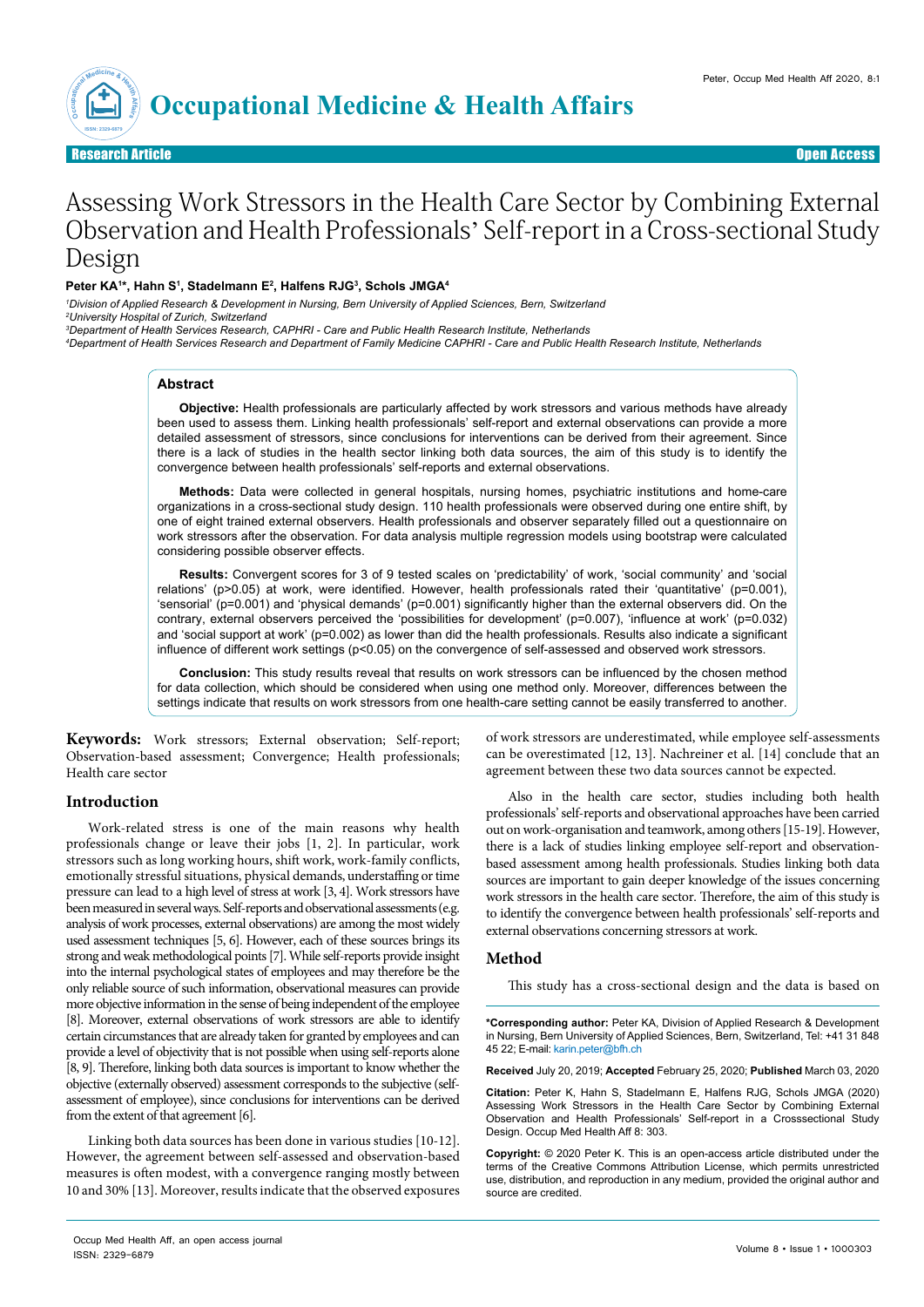external observations and health professionals' self-reports on work stressors. This study is also of the national STRAIN study - 'workrelated stress among health professionals in Switzerland' (clinical trials registration: NCT03508596).

## **Study population**

A convenience sample of health professionals from two acute care hospitals, one home care organization, a nursing home and two psychiatric institutions in the German-speaking part of Switzerland was used. The study sample consisted of health professionals from various disciplines (e.g. nurses, medical-technical-therapeutic-professionals, physicians) with direct patient contact. Health professionals in the participating health organizations received online study information and were asked whether they would like to participate on a voluntary basis. Health professionals willing to participate could contact the STRAIN research team directly (by email or phone) and an observation date was set for an entire shift. Since the external observation was conducted during one entire shift (9-12 hours), health professionals who worked less than 9 hours a shift (e.g. half days) were excluded.

#### **Instruments**

For this study, a self-report questionnaire for health professionals and an observational questionnaire for external observers were developed (Figure 1). The self-assessment scales are based on the STRAIN questionnaire [20] and the questionnaire for external observers on the STRAIN-EOS (STRAIN - External Observation of work Stressors). Both questionnaires contain the same scales but differ in the wording (e.g. "Do you have to work very fast?" for self-reports and, "Does the observed person have to work very fast?", for external observers). Both questionnaires (self-report and observation) assess information about demands at work, work organization and content, and social relations and leadership and consist of items from the Copenhagen Psychosocial Questionnaire -COPSOQ [21, 22] and the Sixth European Working Condition Survey - EWCS [23].

The scales on demands at work contain questions about quantitative, sensory and physical demands. A high score indicates a high risk for stress at work. Response options are on a five-point Likert scale for COPSOQ scales (always-never) and on a seven-point Likert scale (always-never) for the EWCS scale. Scales on work organisation and content include questions about possibilities for development and influence at work on a five-point Likert response scale (always-never). A low score indicates a high risk for stress at work. Scales on social relations and leadership contain questions about predictability, social support, community and social relations at work on a five-point Likert response scale (always-never). Also, a low scoring indicates a high risk for stress at work.

Psychometric properties for all included self-report scales are good and revealed satisfactory reliability (Cronbach's alpha >0.7), as well as criterion and construct validity in previous studies [22, 24]. Previous testing of the STRAIN-EOS demonstrated internal consistency (Cronbach's alpha of 0.67-0.92), content and construct validity as well as sufficient reactivity and usability for the included scales. Since many aspects can influence the validity of observational data, special attention should be paid to personal and procedural reactivity (Foster, 2006; Monahan & Fisher, 2010).

Personal reactivity means that subjects behave differently because of personal characteristics or the behaviour of the observer (Foster, 2006). Therefore, an additional question was added to the health professionals' self-report, giving a possible indication of personal reactivity during observations: "How did you perceive the observer?" On a five-point Likert scale "very pleasant" to "very unpleasant".

Procedural reactivity means that subjects behave differently because they are being observed. Therefore, additional questions addressing procedural reactivity were integrated in the selfreport questionnaire: "How often did you feel observed?", "Did the observation have an influence on your work organization or workflow?", "Do you think that in certain situations you would have behaved differently without being observed?" on a five-point Likert scale "always" to "never"

#### **Selection and training of external observers**

External observers were recruited by advertisements. Care was taken to ensure that the observers were familiar with the health care setting (education in a health profession), and that they were heterogenous regarding age, experience and occupation. A total of eight external observers aged 22-40 years, all female, with a professional training in nursing, physiotherapy or psychology and professional experience of 2

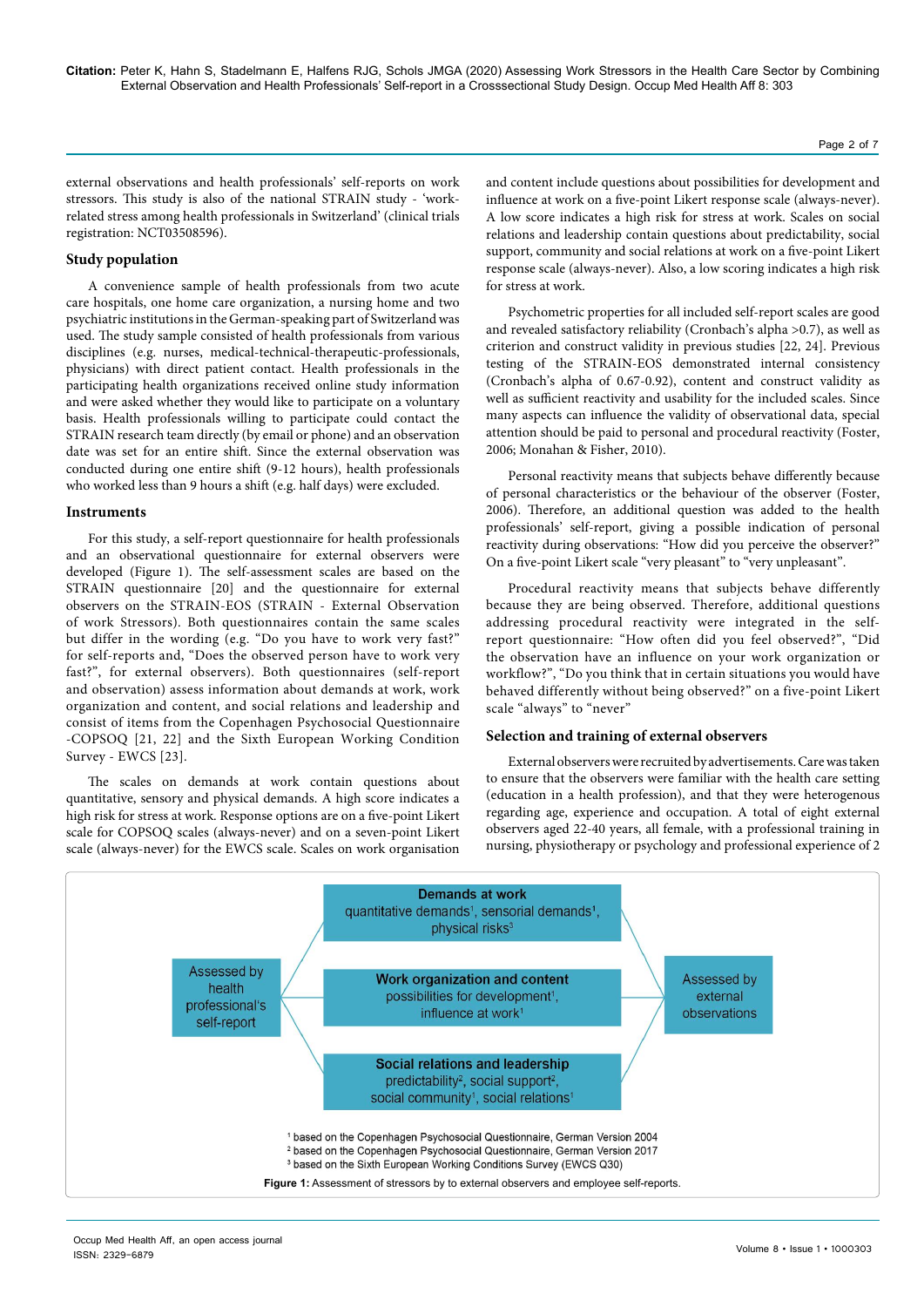-19 years were recruited. The external observers carried out between 3 and 27 external observations.

To minimize a possible observer bias, all external observers were trained before starting data collection. Therefore, the training was conducted in two groups and lasted from 8 to 10 hours per training. In the first part, external observers received information about how the thinking process works and how it is influenced. In the second part of the training, all observers watched a total of 10 video sequences including footage of doctors and nurses at work (30 min on average) and assessed stressors using the STRAIN-EOS. After each video sequence, assessed rankings using the STRAIN-EOS were discussed for each item. Also, every item in the questionnaire was then checked for comprehensibility and interpretation. During the observation, external observers were advised that they could speak with the observed person (if necessary), but not to support them at work.

# **Data collection**

Data collection took part between December 2017 and May 2018. All participating health professionals were observed during one entire shift/working day of 9 to 12 hours. At the end of the observation, health professionals and the external observers separately filled out the questionnaire (10-15 min) assessing stressors at work.

#### **Data analysis**

Data analyses were done using IBM SPSS Statistics® 24. All questions about personal and procedural reactivity were analyzed descriptively. All items in the self-assessment and observational scales were transformed on a value range from 0 (minimum value) to 100 (maximum value). To analyze the differences between health professional self-reported and externally observed data, multiple regression models for each scale were calculated taking into account possible observer effects. For the regression models the difference between self-assessment (SE) scores and externally observed (OB) scores (SE-OB) was used as the dependent variable and dummy variables for observers and different healthcare settings as independent variables. The dummy variables were coded in such a way that the sum of observer effects is equal to zero (sum to zero contrasts), whit observer 8 as reference. Using this dummy variable specification, the intercept (constant) of the model can be interpreted as the mean difference between self-reported and externally observed data when adjusting for observer effects. Since the assumption of heteroskedasticity (modeling errors are uncorrelated / uniform) was not met, standard errors, p-values and confidence intervals were computed based on bootstrap (r=1000 bootstrap, bias corrected and accelerated, 95% CI). To check for differences between the health care settings (general hospital, nursing home, home care organization, psychiatric institution), a linear regression model including dummy variables for observers and dummy variables for the health care settings was used. To test whether there is any difference between health care settings, 2-tailed F-tests were used. In case of a significant F-test (p-value  $<$  0.05), post hoc analyses based on Wald tests were performed to find out which settings differ from each other.

# **Results**

# **Description of the study sample**

In total, 110 health professionals were observed (n=110 health professional self-reports, n=110 external observations). The observations were conducted in the acute care hospital (18%), in nursing home (27%), home care setting (22%) and psychiatric

institutions (33%). Most observed shifts were day (63%) and eveningshifts (24%). Registered nurses (n=60) and nurse assistants (n=41) were most frequently represented in the study sample. The mean age of the observed health professionals was 40 years  $(SD = 13)$  with a mean professional experience of 15 years ( $SD = 11$ ) in general and 5.5 years  $(SD = 6)$  in their current position. Observed health professionals were registered nurses (55%), nurse assistants (37%), medical-technicaltherapeutic professionals or physicians (8%).

## **Self-reported and observational data**

A first tendency indicated that observed health professionals perceived the demands at work scales (quantitative, sensorial and physical demands) as higher than the external observers (Figure 2). The means of the scale for possibilities for development, influence at work, social support and social relations also showed a tendency for observational data scores to be lower than the self-reported data. On the other hand, a tendency was found for the observation-based assessments of the scale predictability and social community to be ranked higher than for health professionals' self-assessments.

## **Influence of external observers**

Results of questions on personal reactivity indicate that most observed health professionals (90%) perceived the external observer as 'very pleasant-pleasant', 8% as 'neutral' and a few (2%) as 'unpleasantvery unpleasant' during the external observation sequence.

Further results on procedural reactivity reveal that most of the observed health professionals 'seldom-never' felt observed (64%). In addition, most observed health professionals did not think that the external observation had an influence on their work organization or workflow (84%) and would not have behaved differently if there were not being observed (87%).

Additional results on the observers' influence indicate significant observer-effects for quantitative and sensorial demands, all scales on work organization and content and social relation and leadership. Results on observer's influence are presented in (Table 1) and reveal significant influence (using F-statistics) of the external observers as well as information, which of the observers have differed significantly. Considering all scale, no observers' influence pattern can be recognized; any observer's effects are random.

#### **Differences between SE and OB**

Results of robust multiple regression using bootstrap are presented in (Table 1). The table includes descriptive statistics for the difference between the self-assessment (SE) and external observations (OB), influence of observer's as well as the estimated difference (SE-OB) at the level of 0.05 and 0.005 (2-tailed).

#### **Demands at work**

Results of multiple regression on the demands at work scales indicate that the observed health professionals rated several demands at work as higher than the external observers did (Table 1). Health professionals' ratings for 'quantitative demands' are significantly higher than those from external observers (estimated difference =  $18.5$ ,  $p=0.001$ ). Also, for the scales on 'sensorial demands' (estimated difference = 12.6, p=0.001) and 'physical demands' (estimated difference = 13.0, p=0.001) the results of the regression analysis revealed a significant difference between the self-assessment and observation-based scales.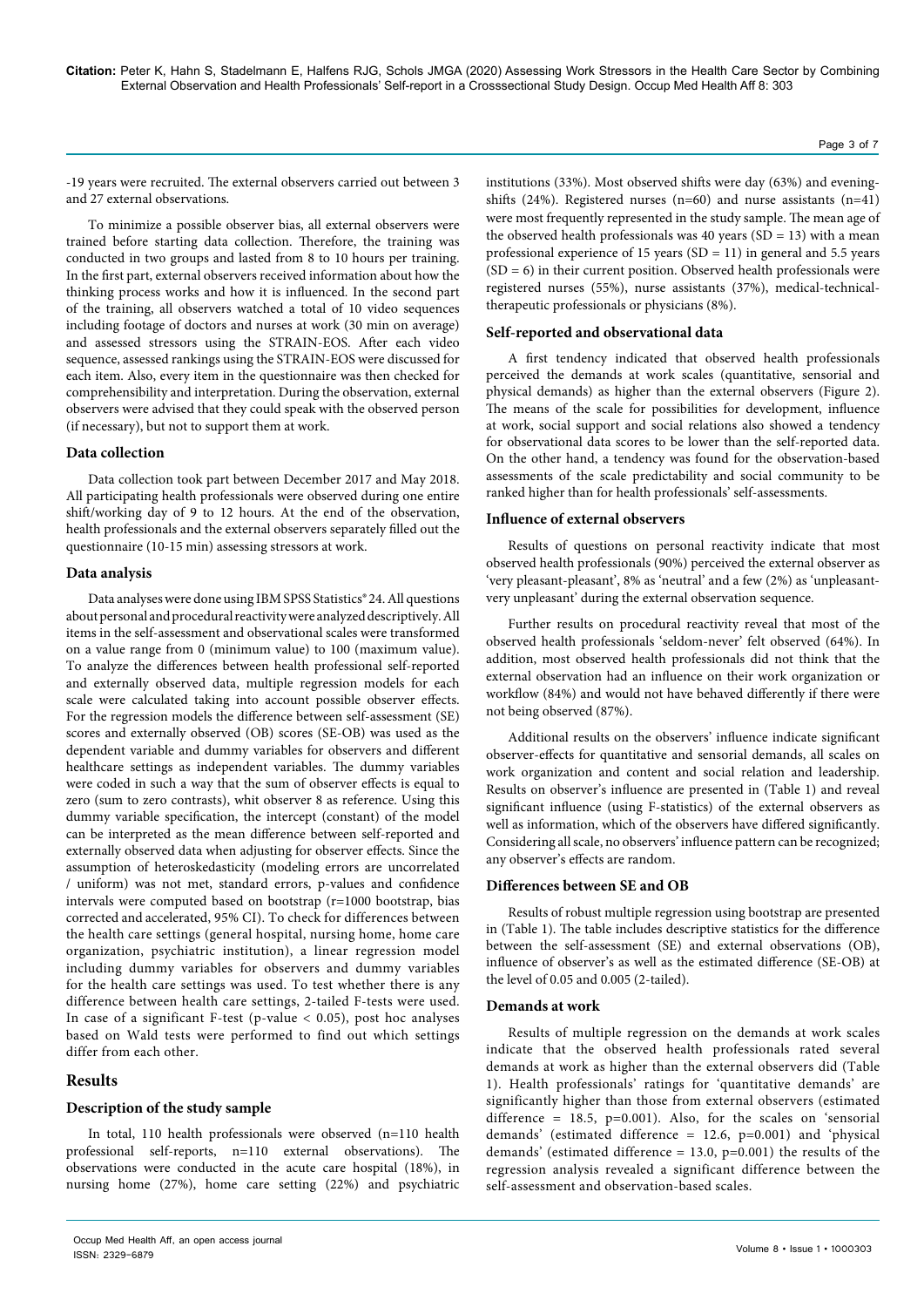

|                                            | <b>Descriptive Statistics</b> |                                 |   | <b>Observer</b><br>influence | Sig. influence     | Difference between SE and OB |           |                   |              |  |
|--------------------------------------------|-------------------------------|---------------------------------|---|------------------------------|--------------------|------------------------------|-----------|-------------------|--------------|--|
|                                            | Mean (SD)                     | Mean (SD)                       | N |                              | observer           | <b>Estimated difference</b>  | p-value   | <b>BCa 95% CI</b> |              |  |
|                                            | <b>SE</b>                     | OB.                             |   | F-test observer              |                    | (SE-OB)                      |           | Lower             | <b>Upper</b> |  |
| Demands at work                            |                               |                                 |   |                              |                    |                              |           |                   |              |  |
| Quantitative demands (SE-OB)               | 50.43 (9.73)                  | 30.05(21.61) 108                |   | 2.51                         | 0.020 <sup>2</sup> | 18.478                       | 0.001**   | 12.646            | 24.211       |  |
| Sensorial demands (SE-OB)                  |                               | 84.58 (12.44) 67.28 (19.14) 107 |   | 14.12                        | $0.000^{3.5}$      | 12.555                       | $0.001**$ | 8.229             | 16.822       |  |
| Physical demands (SE-OB)                   |                               | 33.83 (22.00) 21.53 (18.47) 107 |   | 1.277                        | 0.27               | 13.015                       | 0.001**   | 8.966             | 16.736       |  |
| Work organisation and content              |                               |                                 |   |                              |                    |                              |           |                   |              |  |
| Possibilities for development<br>$(SE-OB)$ |                               | 71.79 (10.94) 69.03 (16.27) 108 |   | 4.286                        | $0.000^{2,3,7}$    | 4.886                        | $0.007*$  | 0.856             | 8.627        |  |
| Influence at work (SE-OB)                  |                               | 53.97 (14.10) 50.57 (17.44) 108 |   | 6.09                         | 0.0001,4,5         | 3.869                        | $0.032*$  | 0.067             | 8.163        |  |
| Social relation and leadership             |                               |                                 |   |                              |                    |                              |           |                   |              |  |
| Predictability (SE-OB)                     |                               | 62.03 (20.24) 68.69 (17.53) 97  |   | 3.182                        | $0.005^3$          | $-2.363$                     | 0.398     | $-8.009$          | 3.175        |  |
| Social support (SE-OB)                     |                               | 79.36 (17.15) 67.26 (22.24) 68  |   | 3.343                        | $0.004^{2,7}$      | 24.761                       | $0.002**$ | 16.913            | 31.952       |  |
| Social community (SE-OB)                   |                               | 80.66 (12.92) 83.49 (12.84) 107 |   | 2.284                        | $0.034^{3,4,5,7}$  | $-1.653$                     | 0.37      | $-5.467$          | 2.77         |  |
| Social relations (SE-OB)                   |                               | 53.24 (17.87) 51.36 (28.10) 108 |   | 4.701                        | 0.0001,2,3,4       | $-0.453$                     | 0.912     | $-8.32$           | 7.762        |  |

**Table 1:** Differences between health professionals self-report and external observations. 1 sig. influence of observer one, 2 sig. influence of observer two, 3 sig. influence of observer three, 4 sig. influence of observer four, 5 sig. influence of observer five, 6 sig. influence of observer six, 7 sig. influence of observer seven, significance: \* p-value<0.05, \*\*p-value<0.005 (=0.05/10).

# **Work organization and content**

Here, significant results indicated that the external observers perceived the 'possibilities for development' and 'influence at work' as being lower than did the health professionals. Results for the scale on 'possibilities for development' revealed an estimated difference (SE-OB) of 4.9 (p=0.007). Also, the scale on 'influence at work' indicated significant results (estimated difference = 3.9, p=0.032) at the significance level of 0.05, but not at 0.005 (including Bonferroni correction).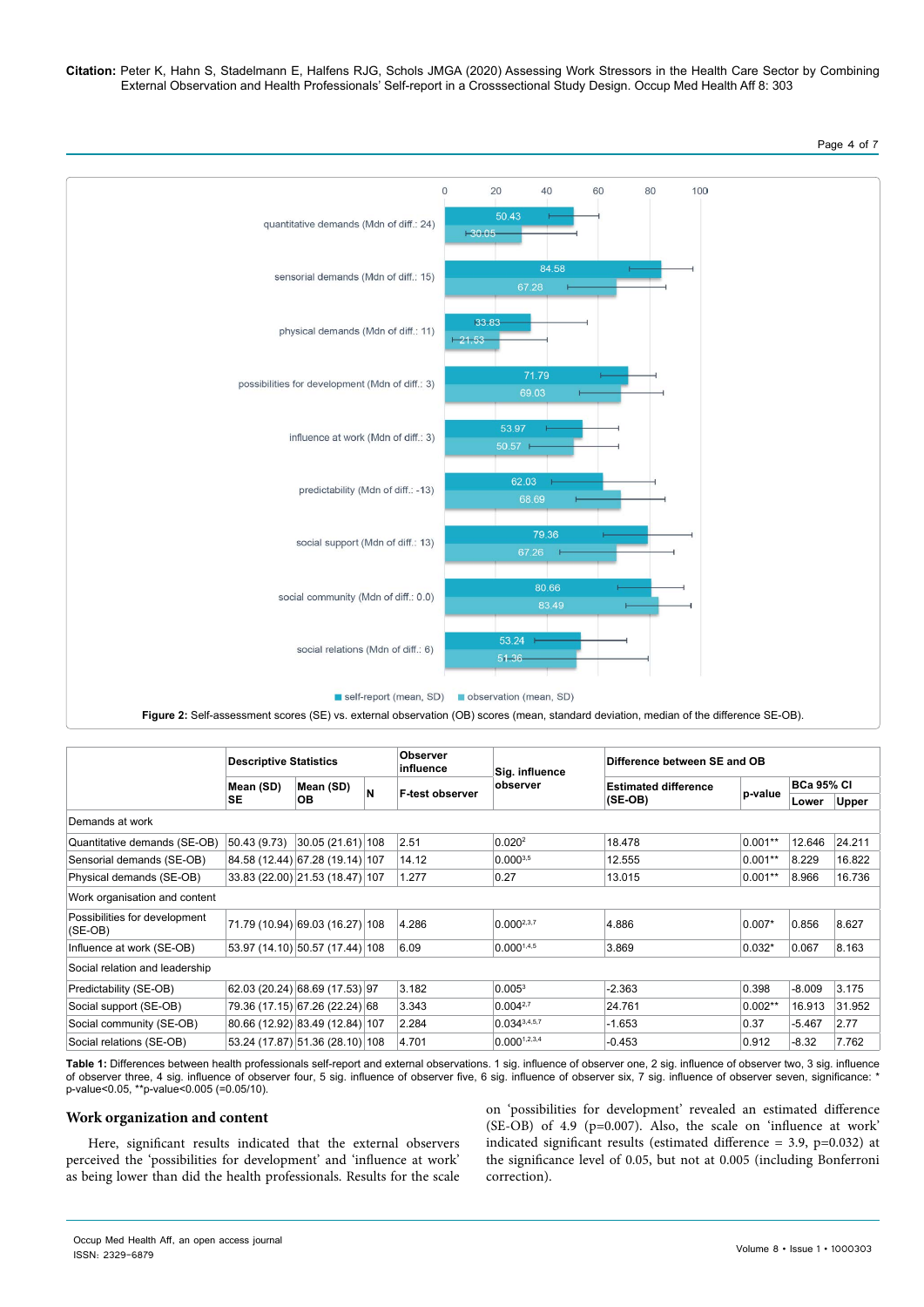# Page 5 of 7

|                                  | <b>Descriptive Statistics</b> |                      |                        |                   |                  |                                |                  |                  |                        | Significant influence of setting |                                                                               |  |  |
|----------------------------------|-------------------------------|----------------------|------------------------|-------------------|------------------|--------------------------------|------------------|------------------|------------------------|----------------------------------|-------------------------------------------------------------------------------|--|--|
|                                  | N                             | (1) General hospital |                        | (2) Nursing homes |                  | (3) Home care<br>organisations |                  | (4) Psychiatry   |                        | f-test                           | Differences between settings                                                  |  |  |
|                                  |                               | Mean<br>(SD) SE      | Mean (SD)<br><b>OB</b> | mean<br>(SD) SE   | Mean (SD)<br>OВ  | Mean<br>(SD) SE                | Mean (SD)<br>OВ  | Mean<br>(SD) SE  | Mean (SD)<br><b>OB</b> |                                  |                                                                               |  |  |
| Quantitative<br>demands          | 108                           | 46.07<br>(11.87)     | 26.00<br>(23.65)       | 54.03<br>(7.36)   | 39.00<br>(21.31) | 51.71<br>(11.24)               | 37.08<br>(21.16) | 48.98<br>(8.11)  | 20.14<br>(16.32)       | 1.84                             |                                                                               |  |  |
| Sensorial<br>demands             | 107                           | 86.75<br>(11.73)     | 81.25<br>(11.75)       | 84.00<br>(10.54)  | 73.06<br>(11.30) | 85.65<br>(12.09)               | 79.71<br>(11.74) | 83.14<br>(14.66) | 46.76<br>(13.70)       | $2.77*$                          | 1 vs. 4 (p=0.048), 2 vs. 4 (p=0.01), 3 vs.<br>4 ( $p=0.012$ )                 |  |  |
| Physical<br>demands              | 107                           | 40.88<br>(18.46)     | 46.88<br>(26.86)       | 44.56<br>(24.11)  | 52.92<br>(18.18) | 41.08<br>(18.43)               | 46.87<br>(17.77) | 15.84<br>(10.80) | 39.93<br>(14.58)       | 2.35                             |                                                                               |  |  |
| Possibilities for<br>development | 108                           | 72.50<br>(12.54)     | 71.87<br>(14.12)       | 70.00<br>(10.34)  | 61.04<br>(16.30) | 70.19<br>(10.19)               | 64.84<br>(19.23) | 73.98<br>(10.98) | 76.91<br>(10.86)       | $4.22*$                          | vs. 4 (p=0.042), 2 vs 3 (p=0.014), 2 vs.<br>$4$ ( $p=0.001$ )                 |  |  |
| Influence at work                | 108                           | 49.75<br>(14.00)     | 37.50<br>(12.82)       | 53.28<br>(14.30)  | 39.79<br>(9.35)  | 52.19<br>(14.97)               | 50.82<br>(17.40) | 58.06<br>(12.79) | 66.67<br>(11.08)       | $2.81*$                          | 1 vs. 4 ( $p=0.034$ ), 2 vs. 4 ( $p=0.005$ )                                  |  |  |
| Predictability                   | 97                            | 61.25<br>(21.42)     | 66.18<br>(19.14)       | 67.13<br>(18.72)  | 61.50<br>(16.11) | 61.98<br>(17.86)               | 60.71<br>(16.43) | 58.68<br>(22.12) | 79.51<br>(12.73)       | $3.00*$                          | 2 vs. 4 (p=0.024), 3 vs. 4 (p=0.011)                                          |  |  |
| Social support                   | 68                            | 79.06<br>(14.80)     | 63.19<br>(9.08)        | 83.62<br>(16.65)  | 58.22<br>(18.29) | 74.74<br>(12.83)               | 55.29<br>(27.10) | 79.17<br>(20.70) | 85.05<br>( )15.39      | $3.43*$                          | 1 vs. 2 ( $p=0.012$ ),                                                        |  |  |
| Social community                 | 107                           | 83.75<br>(13.10)     | 90.83<br>( )14.28      | 80.17<br>(12.87)  | 81.11<br>(10.71) | 82.64<br>(9.80)                | 76.81<br>(10.35) | 78.01<br>(14.52) | 85.71<br>(12.87)       | 1.47                             |                                                                               |  |  |
| Social relations                 | 108                           | 46.07<br>(11.87)     | 62.50<br>(19.02)       | 54.03<br>(7.36)   | 45.42<br>(23.55) | 51.71<br>(11.24)               | 25.52<br>(26.70) | 48.98<br>(8.11)  | 67.36<br>(22.61)       | $11.9**$                         | 1 vs. 2 (p=0.003), 2 vs. 3 (p=0.011), 2<br>vs. 4 (p=0.002), 3 vs. 4 (p=0.000) |  |  |

**Table 2:** Differences between health care settings. Significance: \* p-value<0.05, \*\*p-value<0.005 (=0.05/10)

# **Social relations and leadership**

On the scales for 'social relations' and 'leadership', health professional self-reports and external observations appeared to be more similar. No significant differences on 'predictability' at work (estimated difference = -2.4, p=0.398), 'social community' (estimated difference  $= -1.7$ ,  $p=0.370$ ) and 'social relations' (estimated difference = -0.5, p=0.912) between health professional self-reports and external observations was found. However, the scale for 'social support' from colleagues and supervisors indicated significant differences between the two assessments: external observers perceived the 'support' received from colleagues and supervisors as significantly lower than did the observed health professionals themselves (estimated difference  $= 24.8$ , p=0.002)(Table 2).

#### **Influence of different health care settings**

However, differences between the health professionals' and observers' ratings can be identified for the scales on:

'Sensorial demands' (p<0.05) between the psychiatric institution and all other settings

'Possibilities for development' (p<0.05) between general hospital and psychiatric institution, nursing home and home care organization and nursing home and psychiatric institution

'Influence at work' (p<0.05) between psychiatric institution and general hospital/nursing home

'Predictability' (p<0.05) between psychiatric institution and nursing home/home care organization

'Social support' (p<0.05) between general hospital and nursing home

'Social relations' (p<0.005) between nursing home and all the other settings as well as between home care and psychiatric institution.

# **Discussion**

This study reveals convergent as well as dissenting assessments of work stressors by health professionals and external observers.

Convergent scores (p>0.05) between health professionals self-reported and externally observed 'predictability' of work, 'social community' and 'social relations' at work were identified.

However, further results indicate that health professionals rated their 'quantitative', 'sensorial' and 'physical demands' significantly higher than the external observers did. Similar results on physical risk factors at work using self-report, video observation and direct measurement methods were also found by Spielholz, Silverstein, Morgan, Checkoway and Kaufman [12]. Moreover, some authors suggest results on demands at work as overestimated by employees' selfassessments and as underestimated by observations [13, 25]. A possible reason for this difference could be a higher 'initial level' of perceived stress factors by the health professionals over time. Therefore, it is possible, that the health professionals' and external observers rating are not based on the exactly same situations [10]. Certain demands at work may have already been experienced by the employees over a longer period of time and have led to an overall more intensive judgment, while external observers only observed a limited period of time and therefore rate the situation as less demanding [13].

Furthermore, significant differences were found for 'possibilities for development' and 'influence at work'. The external observers scored the 'possibilities for development' as well as the 'influence at work' as lower than observed health professionals. Moreover, significant differences for health professionals self-assessed and externally observed 'social support' from colleagues and supervisors at work also indicate that external observers perceived the 'social support' during the observation sequences as being lower than did the observed health professionals. Regarding study results about self-reported and observed 'social support' of young couples, Lorenz, Melby, Conger and Surjadi [10] suspected that hostile and supportive behaviors are more likely to be remembered and therefore may be more superficial in employee self-report. On the other hand, supportive behavior is more difficult to identify for external observers than hostility [10].

Further results reveal that although the external observers have been trained beforehand, there is still a significant influence of the different external observers on the results. However, further findings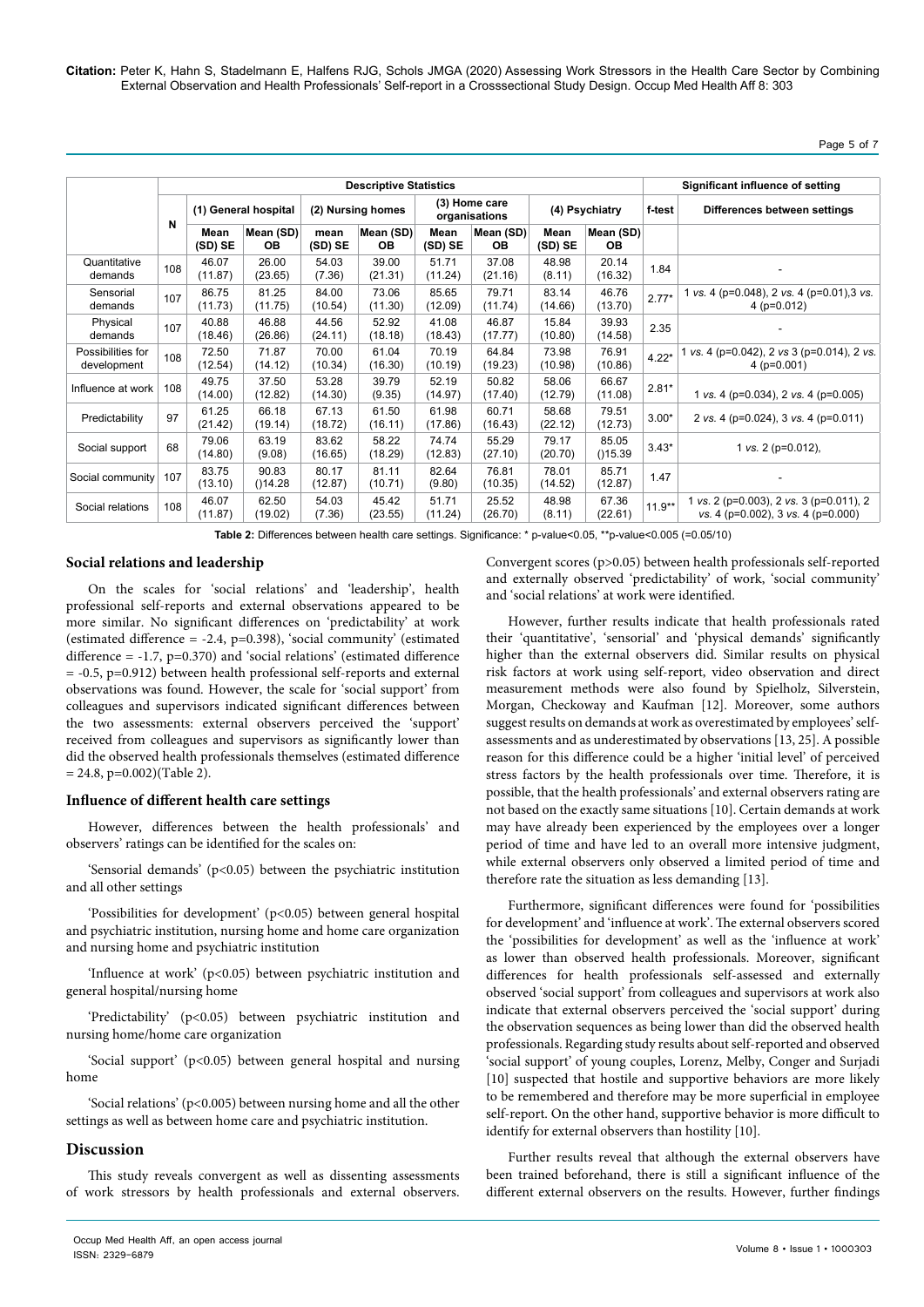# from personal and procedural reactivity indicate, that most observed health professionals perceived the external observer as 'pleasant' and 'seldom to never' felt observed. As Guest, Namey, and Mitchell (2013) stated, a good external observer fits into the observationbased situation 'well enough to be ignored'. Therefore, it is important that external observers adapt to their observation-based setting (e.g. wearing the same clothes), are familiar with the health care setting and well-trained in advance. Furthermore, it is important to consider a possible observer-influence in the data analysis to avoid a distortion of the results.

Further results indicate a significant influence of different work settings on the convergent of self-assessed and observed work stressors. Most frequently, the difference between self- and externally assessed work stressors in psychiatric institutions (in 11 cases) and nursing homes (in 8 cases) were significantly different from other settings. However, as the results of Parker et al. [26] indicate, there is a significant relationship between the psychological climate (operationalized as employees' perception) and employees work attitudes, performance and motivation, which could provide a possible explanation for these differences. It seems possible that the psychological climate differs strongly between these health care settings, which could result in a stronger difference between self-reports and external observations.

Overall, this study results reveal that for 6 of 9 tested scales (60%) no convergence between health professionals self-assessed and externally observed work stressors was met, which is in line with previous literature [13]. However, one could conclude that one of the data sources (self-reports or external observation) is maybe more valid than the other (captures the true value). Therefore, it is important to note that both methods include 'true variance' as well as 'biasing effects' [13]. Moreover, it is to be assumed that both data sources capture the same approach in a different way (e.g. self-reports as 'intrinsic' and externally observed as 'extrinsic' perception of stressors) [14]. However, considering that it is the perception of each employee that ultimately determines his or her reaction to the work environment [27].

Nevertheless, the complementary perspective of external observers can provide further insights into the current work situation with an 'objective' external view. As these study results reveal, this should be considered especially when assessing 'demands at work', 'possibilities for development', 'influence at work' as well as 'support' from colleagues and supervisors, where a double check (self-assessments and external observers) can be useful, before intervention is derived. Moreover, the results on possibilities for development and influence at work (observers rated these as lower than the employees) indicate, that especially here the involvement of external observers can be useful to design more suitable interventions.

# **Conclusion**

These study results contribute important information for future research on work stressors in the health care sector. As the findings of this study reveal, results can strongly differ depending on which method is used to assess work stressors. This should also be considered when interpreting results about work stressors if one method is chosen only (e.g. self-reports). Especially for scales on 'demands at work', 'possibilities for development', 'influence at work' and 'social support', which strongly differ between self-report and external observation, a combination of both methods can provide a more detailed assessment, than using one data source only. Especially when interventions to improve health professionals 'possibilities for development' and

'influence at work' will be designed, an inclusion of both data sources such as external observers and health professionals' self-reports could provide additional evidence. However, as this study results reveal, setting specific differences should also be kept in mind when developing interventions for different health organizations to reduce work stressors.

#### **References**

- 1. Addor V, Schwendimann R, Gauthier JA, Wernli B, Jäckel D, et al. (2016) Nurses at work-Studie zu den Laufbahnen im Pflegeberuf über die letzten 40 Jahre in der Schweiz. Neuchâtel, Schweizerisches Gesundheitsobservatorium.
- 2. [Kraft E, van der Heiden N \(2016\) Jeder zehnte Arzt steigt aus. Schweizerische](https://doi.org/10.4414/saez.2016.04953)  [Ärztezeitung 97: 1132 -1135](https://doi.org/10.4414/saez.2016.04953).
- 3. [Aiken LH, Sloane DM, Bruyneel L, Van den Heede K, Sermeus W, et al. \(2013\)](https://doi.org/10.1016/j.ijnurstu.2012.11.009)  [Nurses' reports of working conditions and hospital quality of care in 12 countries](https://doi.org/10.1016/j.ijnurstu.2012.11.009)  [in Europe. Int J Nurs Stud 50: 143-153](https://doi.org/10.1016/j.ijnurstu.2012.11.009).
- 4. NIOSH (2008) Exposure to Stress Occupational Hazards in Hospitals.
- 5. Leka S, Jain A (2010) Health impact of psychosocial hazards at work: An overview.
- 6. [Rau R \(2014\) Befragung oder Beobachtung oder beides gemeinsam?](https://doi.org/10.1007/bf03344299)  [-Welchen Instrumenten ist der Vorzug bei Untersuchungen zur psychischen](https://doi.org/10.1007/bf03344299)  [Belastung und Beanspruchung zu geben? Zentralblatt für Arbeitsmedizin,](https://doi.org/10.1007/bf03344299)  [Arbeitsschutz und Ergonomie 60: 294-301](https://doi.org/10.1007/bf03344299).
- 7. [Kompier M \(2005\) Assessing the psychosocial work environment "subjective"](https://doi.org/10.5271/sjweh.946) versus "objective" measurement. Scand J Work Env Hea 31: 405versus "objective" measurement. [408](https://doi.org/10.5271/sjweh.946).
- Connell P, Lee VB, Spector PE (2004) Job stress assessment methods: Comprehensive handbook of psychological assessment. I/O 4: 455-469.
- 9. [Foster P \(2006\) Observational Research](https://methods.sagepub.com/book/data-collection-and-analysis/n3.xml).
- 10. [Lorenz FO, Melby JN, Conger RD, Surjadi FF \(2012\) Linking questionnaire](https://doi.org/10.1037/a0028319)  [reports and observer ratings of young couples' hostility and support. J Fam](https://doi.org/10.1037/a0028319)  [Psychol 26: 316-327](https://doi.org/10.1037/a0028319).
- 11. [Demerouti E \(1999\) Burnout- Eine Folge konkreter Arbeitsbedingungen bei](https://www.worldcat.org/title/burnout-eine-folge-konkreter-arbeitsbedingungen-bei-dienstleistungs-und-produktionstatigkeiten/oclc/610916365)  [Dienstleistungs- und Produktionstätigkeiten.](https://www.worldcat.org/title/burnout-eine-folge-konkreter-arbeitsbedingungen-bei-dienstleistungs-und-produktionstatigkeiten/oclc/610916365)
- 12. [Spielholz P, Silverstein B, Morgan M, Checkoway H, Kaufman J, et al. \(2001\)](https://doi.org/10.1080/00140130118050)  [Comparison of self-report, video observation and direct measurement methods](https://doi.org/10.1080/00140130118050)  for upper extremity musculoskeletal disorder physical risk factors. Ergonomics [44: 588-613.](https://doi.org/10.1080/00140130118050)
- 13. Semmer NK, Grebner S, Elfering A (2003) Beyond self-report: Using observational, physiological, and situation-based measures in research on occupational stress -Emotional and physiological processes and positive intervention strategies. Emerald Group.
- 14. [Nachreiner F \(2008\). Erfassung psychischer Belastung und Rückwirkung auf](http://www.gawo-ev.de/Material/PsyBel Fragebogen oGC.pdf)  [die Arbeitsgestaltung. Leistung und Lohn-Zeitschrift für Arbeitswissenschaft.](http://www.gawo-ev.de/Material/PsyBel Fragebogen oGC.pdf)  [449: 5-28.](http://www.gawo-ev.de/Material/PsyBel Fragebogen oGC.pdf)
- 15. [Büssing A, Glaser J \(2002\) Das Tätigkeits-und Arbeitsanalyseverfahren für das](https://books.google.co.in/books?id=tfFdDwAAQBAJ&pg=PA488&lpg=PA488&dq=15.+B%C3%BCssing+A,+Glaser+J+(2002)+Das+T%C3%A4tigkeits-und+Arbeitsanalyseverfahren+f%C3%BCr+das+Krankenhaus-Selbstbeobachtungsversion+(TAA-KH-S).&source=bl&ots=AlpW9py4A9&sig=ACfU3U1psobCGYVg7CrAkE7-BcWwvO4EOg&hl=en&sa=X&ved=2ahUKEwij-5yelPTnAhWXwTgGHY5zBCoQ6AEwAHoECAYQAQ#v=onepage&q=15. B%C3%BCssing A%2C Glaser J (2002) Das T%C3%A4tigkeits-und Arbeitsanalyseverfahren f%C3%BCr das Krankenhaus-Selbstbeobachtungsversion (TAA-KH-S).&f=false)  [Krankenhaus-Selbstbeobachtungsversion \(TAA-KH-S\).](https://books.google.co.in/books?id=tfFdDwAAQBAJ&pg=PA488&lpg=PA488&dq=15.+B%C3%BCssing+A,+Glaser+J+(2002)+Das+T%C3%A4tigkeits-und+Arbeitsanalyseverfahren+f%C3%BCr+das+Krankenhaus-Selbstbeobachtungsversion+(TAA-KH-S).&source=bl&ots=AlpW9py4A9&sig=ACfU3U1psobCGYVg7CrAkE7-BcWwvO4EOg&hl=en&sa=X&ved=2ahUKEwij-5yelPTnAhWXwTgGHY5zBCoQ6AEwAHoECAYQAQ#v=onepage&q=15. B%C3%BCssing A%2C Glaser J (2002) Das T%C3%A4tigkeits-und Arbeitsanalyseverfahren f%C3%BCr das Krankenhaus-Selbstbeobachtungsversion (TAA-KH-S).&f=false)
- 16. [Hull L, Arora S, Kassab E, Kneebone R, Sevdalis N, et al. \(2011\) Assessment](https://doi.org/10.1016/j.amjsurg.2010.07.039)  [of stress and teamwork in the operating room: an exploratory study. Am J Surg](https://doi.org/10.1016/j.amjsurg.2010.07.039)  [201: 24-30](https://doi.org/10.1016/j.amjsurg.2010.07.039).
- 17. Stab N, Hacker W, Weigl M (2016) Work organization in hospital wards and nurses' emotional exhaustion: A multi-method study of observation-based assessment and nurses' self-reports. Int J Nurs Stud 61: 52-62.
- 18. [Van den Hombergh P, Kunzi B, Elwyn G, van Doremalen J, Akkermans R,](https://doi.org/10.1186/1472-6963-9-118)  [et al. \(2009\) High workload and job stress are associated with lower practice](https://doi.org/10.1186/1472-6963-9-118)  [performance in general practice: An observational study in 239 general](https://doi.org/10.1186/1472-6963-9-118)  [practices in the Netherlands. BMC Health Serv Res 9: 118](https://doi.org/10.1186/1472-6963-9-118).
- 19. [Wheelock A, Suliman A, Wharton R, Babu ED, Hull L, et al. \(2015\) The Impact](https://doi.org/10.1097/sla.0000000000001051)  [of Operating Room Distractions on Stress, Workload, and Teamwork. Ann Surg](https://doi.org/10.1097/sla.0000000000001051)  [261: 1079-1084](https://doi.org/10.1097/sla.0000000000001051).
- 20. [Golz C, Peter KA, Hahn S \(2018\) Cognitive Pretesting and pretest of the](https://doi.org/10.2478/ijhp-2018-0011)  [STRAIN questionnaire to elaborate work-related stress of health care staff in](https://doi.org/10.2478/ijhp-2018-0011)  [Switzerland. IJHS 5: 109-120](https://doi.org/10.2478/ijhp-2018-0011).